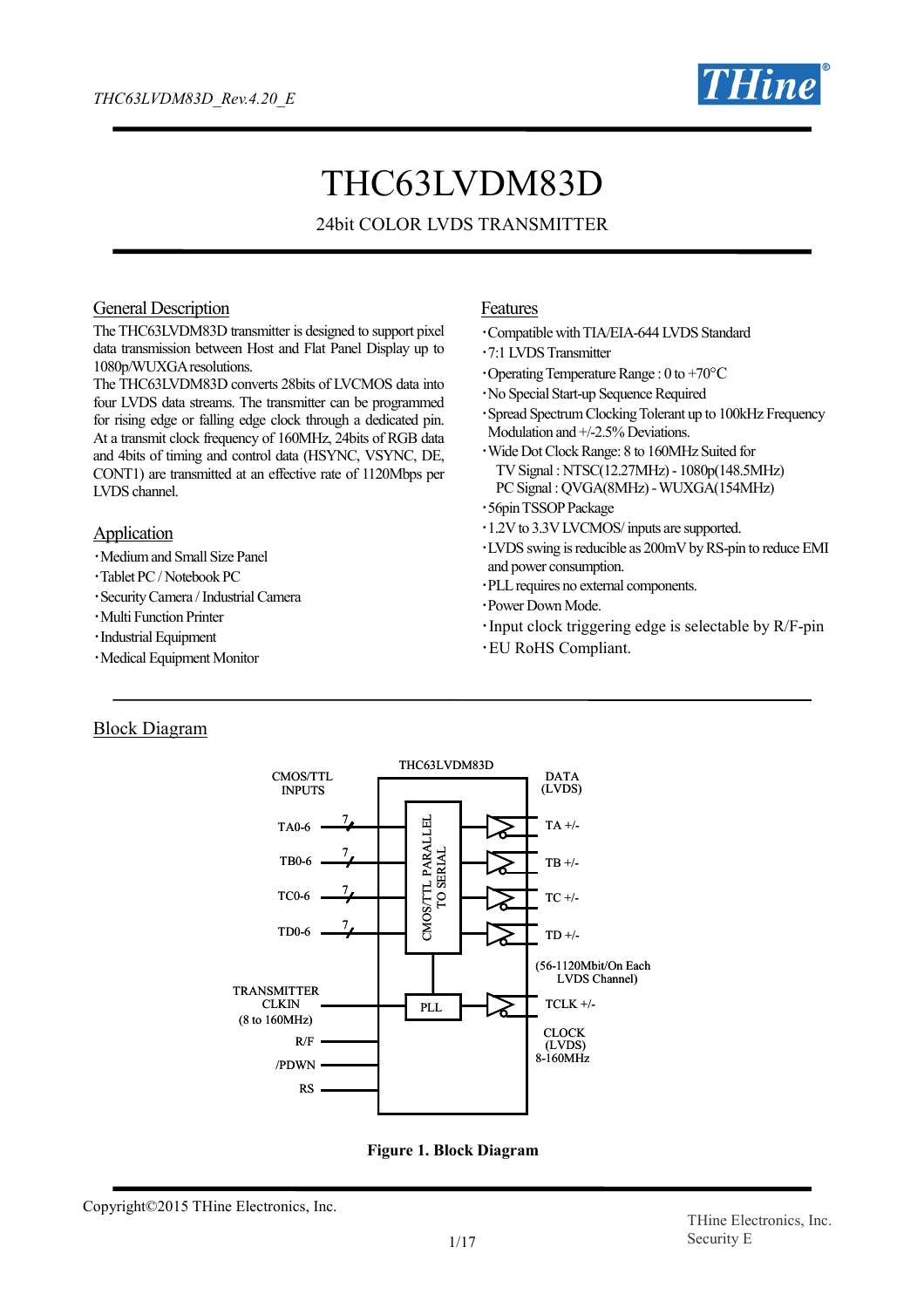

## Pin Diagram

|                                                                                                                                                                                                                                                                                                                                                                                                                                                                                                                                                                                                                                                 | THC63LVDM83D |                                                                                                                                                                                                                                                                                                                                                                                                                                                                                                                                                                                                      |
|-------------------------------------------------------------------------------------------------------------------------------------------------------------------------------------------------------------------------------------------------------------------------------------------------------------------------------------------------------------------------------------------------------------------------------------------------------------------------------------------------------------------------------------------------------------------------------------------------------------------------------------------------|--------------|------------------------------------------------------------------------------------------------------------------------------------------------------------------------------------------------------------------------------------------------------------------------------------------------------------------------------------------------------------------------------------------------------------------------------------------------------------------------------------------------------------------------------------------------------------------------------------------------------|
| 1<br><b>RS</b><br>$\frac{2}{3}$<br>TD1<br>TA <sub>5</sub><br>$\frac{4}{5}$<br>TA <sub>6</sub><br><b>GND</b><br>$\overline{6}$<br>TB <sub>0</sub><br>7<br>TB <sub>1</sub><br>8<br>T <sub>D</sub> 2<br>$\overline{9}$<br>VCC<br>10<br>TD <sub>3</sub><br>11<br>TB <sub>2</sub><br>12<br>TB <sub>3</sub><br>13<br><b>GND</b><br>14<br>TB4<br>15<br>TB <sub>5</sub><br>16<br>TD <sub>4</sub><br>17<br>R/F<br>18<br>T <sub>D5</sub><br>19<br>TB <sub>6</sub><br>20<br>TC <sub>0</sub><br>21<br><b>GND</b><br>TC <sub>1</sub><br>23<br>TC <sub>2</sub><br>TC <sub>3</sub><br>25<br>TD <sub>6</sub><br>26<br>VCC<br>27<br>TC4<br>28<br>TC <sub>5</sub> |              | 56<br>TA4<br>55<br>TA <sub>3</sub><br>54<br>TA <sub>2</sub><br>$\frac{53}{ }$ GND<br>52<br>TA <sub>1</sub><br>51<br>TA <sub>0</sub><br>50<br>TD <sub>0</sub><br>49<br><b>LVDS GND</b><br>48<br>TA-<br>$\frac{47}{4}$ TA+<br>46<br>TB-<br>45<br>TB+<br>44<br><b>LVDS VCC</b><br>$\frac{43}{1}$ LVDS GND<br>42<br>TC-<br>41<br>$TC+$<br>40<br><b>TCLK-</b><br>39<br>TCLK+<br>38<br>TD-<br>37<br>$TD+$<br>36<br><b>LVDS GND</b><br>35<br><b>PLL GND</b><br>34<br><b>PLL VCC</b><br>33<br><b>PLL GND</b><br>$\overline{32}$<br>/PDWN<br>31<br><b>CLK IN</b><br>30<br>TC <sub>6</sub><br>29<br><b>GND</b> |

**Figure 2. Pin Diagram**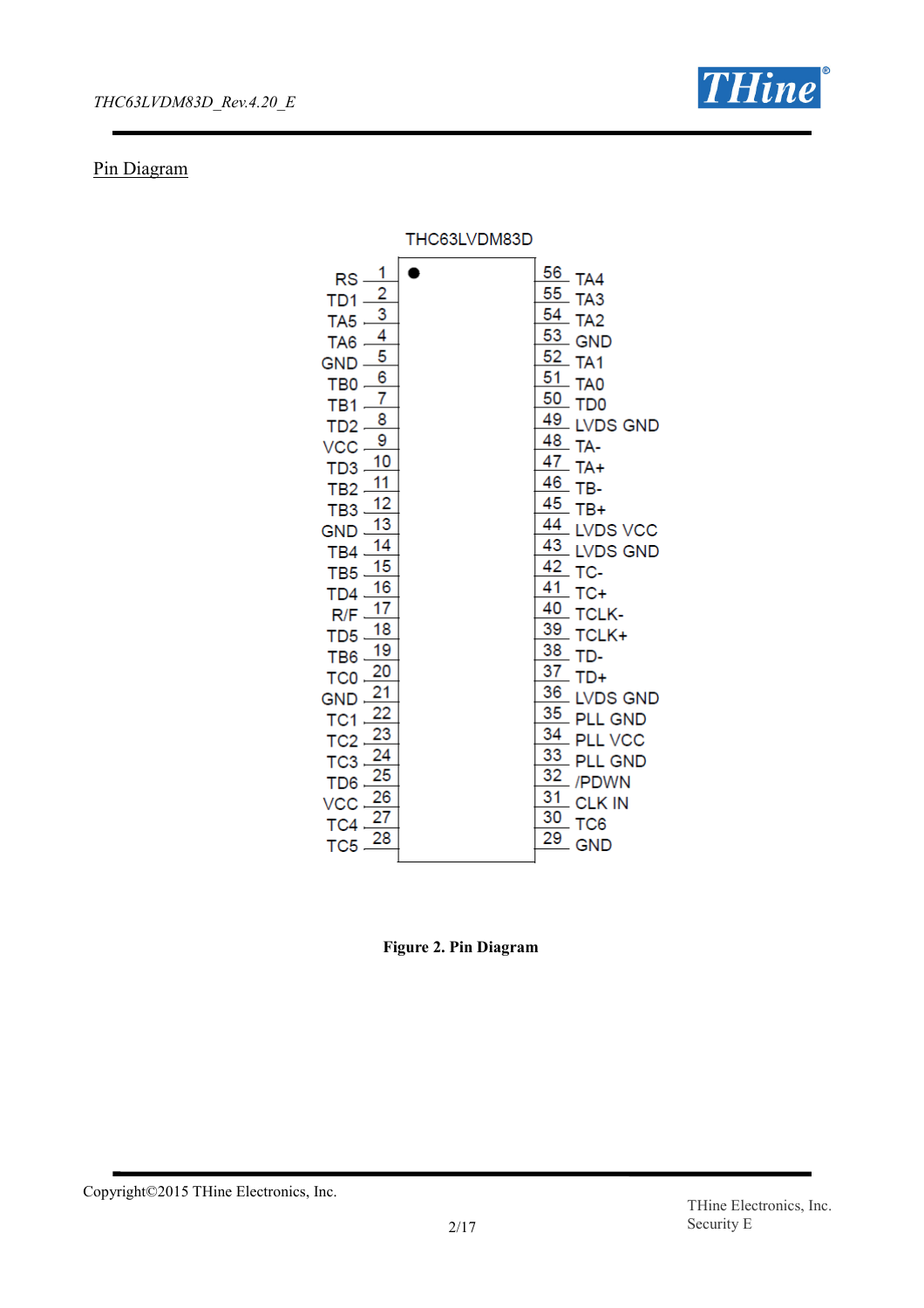

## **Pin Description**

| <b>Pin Name</b>            | Pin#                          | <b>Direction</b> | <b>Type</b>   | <b>Description</b>                                          |  |
|----------------------------|-------------------------------|------------------|---------------|-------------------------------------------------------------|--|
| TA+, TA-<br>TB+, TB-       | 47, 48<br>45, 46              |                  |               | LVDS Data Out                                               |  |
| $TC+$ , $TC-$              | 41, 42                        | Output           | <b>LVDS</b>   |                                                             |  |
| $TD+$ , $TD-$              | 37, 38                        |                  |               |                                                             |  |
| TCLK+,                     | 39, 40                        |                  |               | <b>LVDS Clock Out</b>                                       |  |
| <b>TCLK-</b>               |                               |                  |               |                                                             |  |
| $TAO \sim TAO$             | 51, 52, 54, 55, 56, 3,        |                  |               |                                                             |  |
| $TB0 \sim TB6$             | 6, 7, 11, 12, 14, 15,<br>19   |                  |               |                                                             |  |
| $TC0 \sim TC6$             | 20, 22, 23, 24, 27, 28,<br>30 |                  |               | Pixel Data Input                                            |  |
| $TD0 \sim TD6$             | 50, 2, 8, 10, 16, 18,         |                  |               |                                                             |  |
| /PDWN                      | $\frac{25}{32}$               |                  |               | H: Normal Operation<br>L: Power Down (All outputs are Hi-Z) |  |
| <b>RS</b>                  | 1                             | Input            | <b>LVCMOS</b> | LVDS Swing Mode, VREF Select See Fig.8,<br>9                |  |
|                            |                               |                  |               | <b>LVDS</b><br>Small Swing<br><b>RS</b>                     |  |
|                            |                               |                  |               | Swing<br><b>Input Support</b>                               |  |
|                            |                               |                  |               | <b>VCC</b><br>350mV<br>N/A                                  |  |
|                            |                               |                  |               | $0.6 \sim 1.4V$<br>350mV<br><b>RS=VREF</b>                  |  |
|                            |                               |                  |               | <b>GND</b><br>200mV<br>N/A                                  |  |
|                            |                               |                  |               | VREF : is Input Reference Voltage                           |  |
| R/F                        | $\overline{17}$               |                  |               | Input Clock Triggering Edge Select                          |  |
|                            |                               |                  |               | H: Rising Edge                                              |  |
|                            |                               |                  |               | L: Falling Edge                                             |  |
| <b>CLKIN</b><br><b>VCC</b> | 31                            |                  |               | Input Clock                                                 |  |
|                            | $\overline{9}$ , 26           |                  |               | Power Supply Pins for LVCMOS inputs and<br>digital circuit. |  |
| <b>GND</b>                 | 5, 13, 21, 29, 53             |                  |               | Ground Pins for LVCMOS Inputs and Digital                   |  |
|                            |                               | Power            |               | Circuitry.                                                  |  |
| <b>LVDS VCC</b>            | 44                            |                  |               | Power Supply Pins for LVDS Outputs.                         |  |
| LVDS GND                   | 36, 43 49                     |                  |               | Ground Pins for LVDS Outputs.                               |  |
| <b>PLL VCC</b>             | $\overline{34}$               |                  |               | Power Supply Pin for PLL Circuitry.                         |  |
| <b>PLL GND</b>             | 33, 35                        |                  |               | Ground Supply Pin for PLL Circuitry.                        |  |

**Table 1. Pin Description**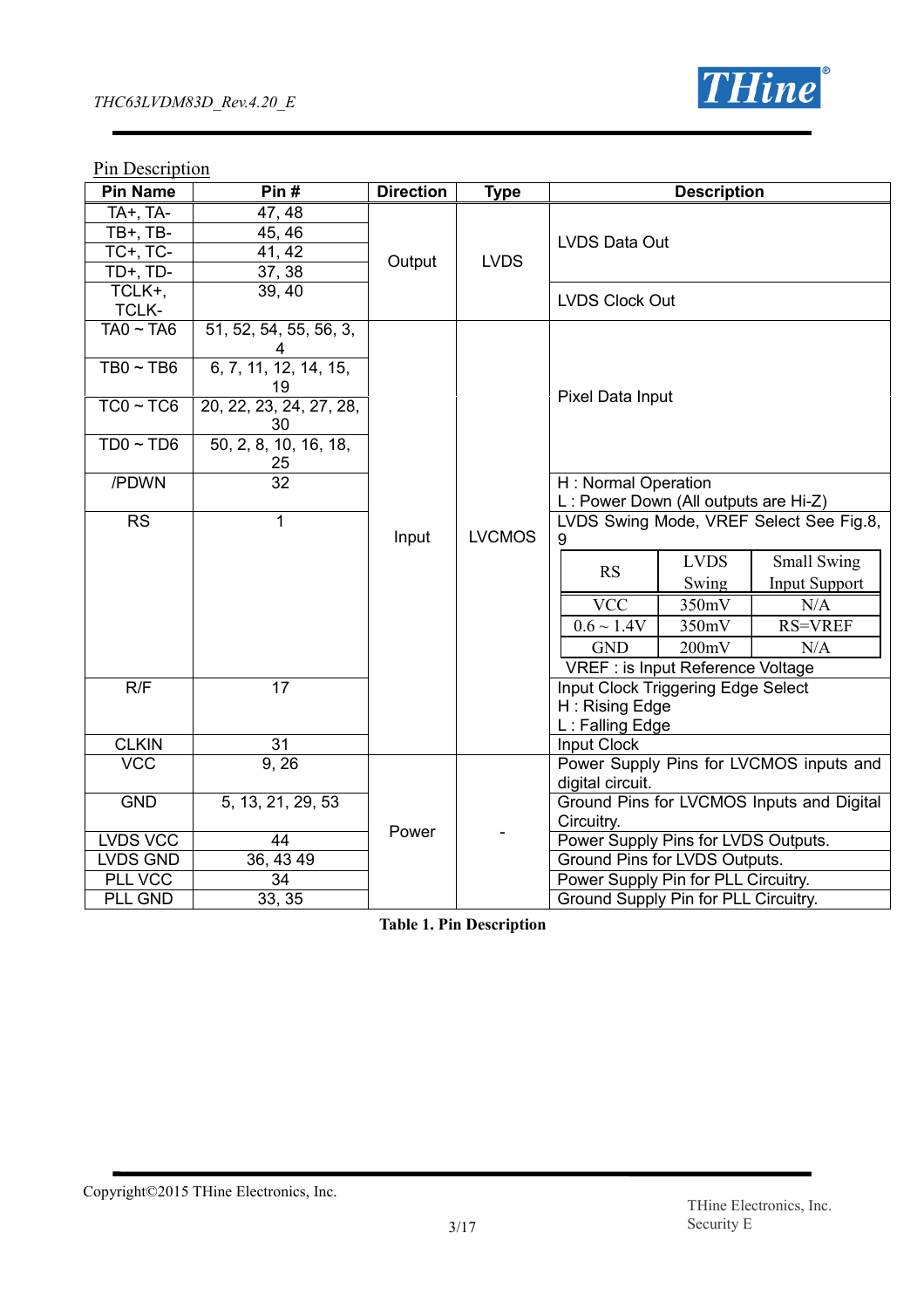

## Absolute Maximum Ratings

| Parameter                        | Min    | Max                    | Unit            |
|----------------------------------|--------|------------------------|-----------------|
| Supply Voltage (VCC)             | $-0.3$ | $+4.0$                 |                 |
| <b>LVCMOS Input Voltage</b>      | $-0.3$ | $VCC + 0.3$            |                 |
| LVDS Output Pin                  | $-0.3$ | $\overline{VCC + 0.3}$ |                 |
| <b>Output Current</b>            | $-30$  | 30                     | mA              |
| Junction Temperature             |        | $+125$                 | $\rm ^{\circ}C$ |
| Storage Temperature              | -55    | $+150$                 | $\rm ^{\circ}C$ |
| <b>Reflow Peak Temperature</b>   |        | $+260$                 | $\rm ^{\circ}C$ |
| Reflow Peak Temperature Time     | -      | 10                     | sec             |
| Maximum Power Dissipation @+25°C |        | 1.8                    | W               |

**Table 2. Absolute Maximum Ratings**

#### Recommended Operating Conditions

| Svmbol                   | Parameter                            | Min        | <b>VD</b>  | Max   | Unit    |
|--------------------------|--------------------------------------|------------|------------|-------|---------|
| -                        | All Supply Voltage                   | ח ג<br>∪.∪ | າ າ<br>v.v | 3.6   |         |
| Та                       | <b>Operating Ambient Temperature</b> |            | ΩE<br>نک   | $+70$ | $\circ$ |
| $\overline{\phantom{0}}$ | <b>Clock Frequency</b>               |            |            | 160   | MHz     |

#### **Table 3. Recommended Operating Conditions**

"Absolute Maximum Ratings" are those values beyond which the safety of the device can not be guaranteed. They are not meant to imply that the device should be operated at these limits. The tables of "Electrical Characteristics Table4, 5, 6, 7" specify conditions for device operation.

"Absolute Maximum Rating" value also includes behavior of overshooting and undershooting.

#### Equivalent LVDS Output Schematic Diagram



**Figure 3. LVDS Output Schematic Diagram**

Copyright©2015 THine Electronics, Inc.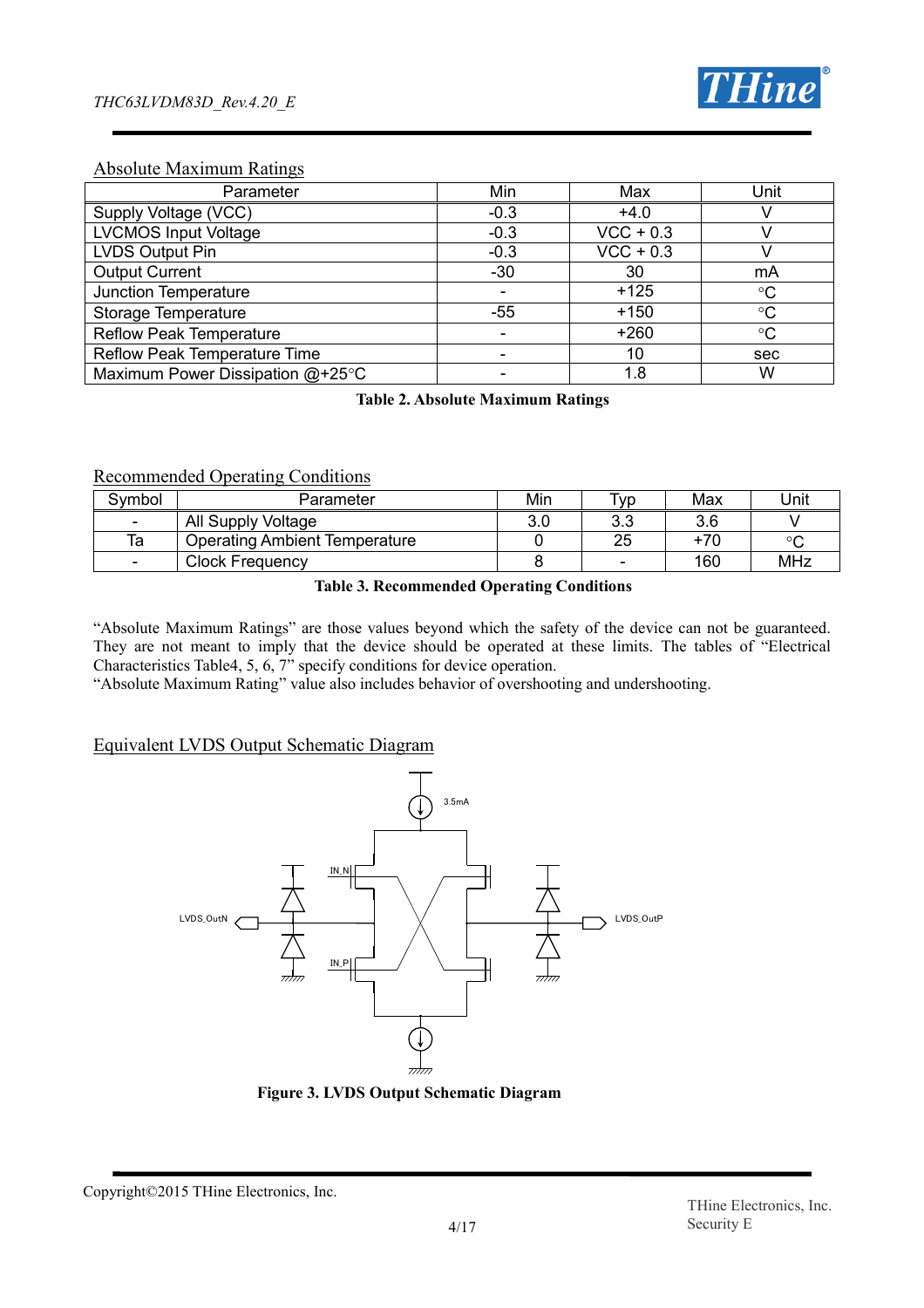

## Power Consumption

| Over recommended operating supply and temperature range unless otherwise specified                    |                                                      |                                          |                                          |              |      |     |      |
|-------------------------------------------------------------------------------------------------------|------------------------------------------------------|------------------------------------------|------------------------------------------|--------------|------|-----|------|
| Symbol                                                                                                | Parameter                                            |                                          | Conditions                               |              | Typ* | Max | Unit |
|                                                                                                       |                                                      |                                          | $RL=100\Omega$ , CL=5pF, f=85MHz, RS=VCC |              |      | 67  | mA   |
|                                                                                                       |                                                      | $RL=100\Omega$ .<br>RS=VCC               | $CL = 5pF$ ,                             | $f=135$ MHz, | 77   | 83  | mA   |
| <b>LVDS Transmitter</b><br><b>Operating Current</b><br>I <sub>TCCW</sub><br><b>Worst Case Pattern</b> | $RL=100\Omega$ .<br>RS=VCC                           | $CL = 5pF$ ,                             | $f=160MHz$ ,                             | 84           | 92   | mA  |      |
|                                                                                                       | (Fig.4)                                              | $RL=100\Omega$ , CL=5pF, f=85MHz, RS=GND |                                          |              | 50   | 56  | mA   |
|                                                                                                       |                                                      | $RL=100\Omega$ .<br>RS=GND               | $CL = 5pF,$                              | $f=135$ MHz, | 65   | 71  | mA   |
|                                                                                                       |                                                      | $RL = 100\Omega$ .<br>RS=GND             | $CL = 5pF$ ,                             | $f=160MHz$ , | 73   | 80  | mA   |
| I <sub>TCCS</sub>                                                                                     | <b>LVDS Transmitter</b><br><b>Power Down Current</b> | /PDWN=L, All Inputs=L or H               |                                          |              |      | 10  | μA   |

\*Typ values are at the conditions of VCC=3.3V and Ta =  $+25^{\circ}$ C

#### **Table 4. Power Consumption**

Worst Case Pattern



x=A,B,C,D

**Figure 4. Worst Case Pattern**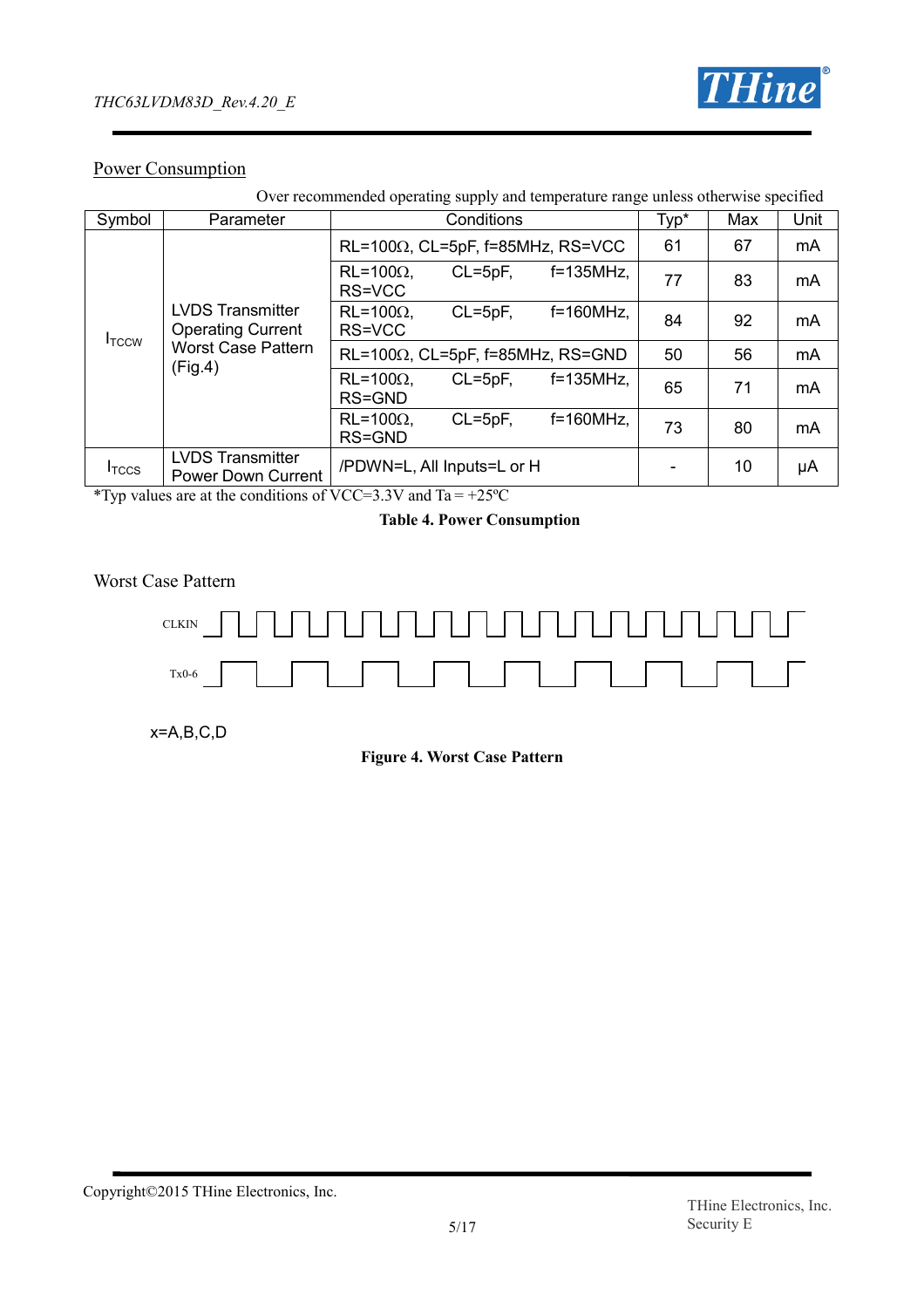

## Electrical Characteristics

## **LVCMOS DC Specifications**

Over recommended operating supply and temperature range unless otherwise specified

| Symbol                                                         | Parameter                                 | Conditions                           | Min                         | Typ*        | Max                     | Unit    |
|----------------------------------------------------------------|-------------------------------------------|--------------------------------------|-----------------------------|-------------|-------------------------|---------|
| V <sub>IH</sub>                                                | High Level Input Voltage                  | RS=VCC or GND                        | 2.0                         |             | <b>VCC</b>              |         |
| $V_{IL}$                                                       | Low Level Input Voltage                   | RS=VCC or GND                        | <b>GND</b>                  |             | 0.8                     |         |
| $\mathsf{V}_{\mathsf{DDQ}}^\top$                               | <b>Small Swing Voltage</b>                |                                      | 1.2                         |             | 2.8                     |         |
|                                                                | Input Reference Voltage                   | Small Swing (RS=V <sub>DDQ</sub> /2) |                             | $V_{DDQ}/2$ |                         |         |
| $\frac{\mathsf{V}_{\mathsf{REF}}}{\mathsf{V}_{\mathsf{SH}}^2}$ | Small Swing High Level  <br>Input Voltage | $V_{\text{RFF}=}\ V_{\text{DDQ}}/2$  | $V_{DDQ}/2$<br>$+100m$<br>V |             |                         | V       |
| $V_{\rm SL}^{-2}$                                              | Small Swing Low Level  <br>Input Voltage  | $V_{REF}=V_{DDO}/2$                  |                             |             | $V_{DDQ}/2$<br>$-100mV$ | V       |
| <b>I</b> INC                                                   | <b>Input Current</b>                      | $GND \leq V_{IN} \leq VCC$           |                             |             | ±10                     | $\mu$ A |

\*Typ values are at the conditions of VCC=3.3V and Ta =  $+25^{\circ}$ C

Notes :  $\rm^{1}V_{DDO}$  voltage defines the max voltage of small swing inputs at RS=VREF. It is not an actual input voltage.

<sup>2</sup> Small swing signals are applied to TA0-6, TB0-6, TC0-6, TD0-6 and CLKIN.

**Table 5. LV-CMOS DC Specifications**

## **LVDS Transmitter DC Specifications**

Over recommended operating supply and temperature range unless otherwise specified

| Symbol          | Parameter                                                     |                  | Conditions                                 | Min   | Typ* | Max   | Unit |
|-----------------|---------------------------------------------------------------|------------------|--------------------------------------------|-------|------|-------|------|
|                 |                                                               |                  | Normal swing<br>RS=VCC                     | 250   | 350  | 450   | mV   |
| <b>VOD</b>      | Differential Output Voltage                                   | $RL = 100\Omega$ | Reduced<br>swing<br>RS=GND                 | 100   | 200  | 300   | mV   |
| $\triangle VOD$ | Change in VOD<br>between<br>complementary<br>output<br>states |                  |                                            |       |      | 35    | mV   |
| <b>VOC</b>      | Common Mode Voltage                                           | $RL = 100\Omega$ |                                            | 1.125 | 1.25 | 1.375 | V    |
| $\triangle$ VOC | Change in VOC between<br>complementary<br>output<br>states    |                  |                                            |       |      | 35    | mV   |
| los             | Short<br>Circuit<br>Output<br>Current                         |                  | $V_{\text{OUT}}$ =GND, RL=100 $\Omega$     |       |      | $-24$ | mA   |
| $I_{OZ}$        | <b>TRI-STATE</b><br>Output<br>Current                         |                  | /PDWN=GND,<br>$V_{\text{OUT}}$ =GND to VCC |       |      | ±10   | μA   |

\*Typ values are at the conditions of VCC=3.3V and Ta =  $+25^{\circ}$ C

#### **Table 6. LVDS Transmitter DC Specifications**

Copyright©2015 THine Electronics, Inc.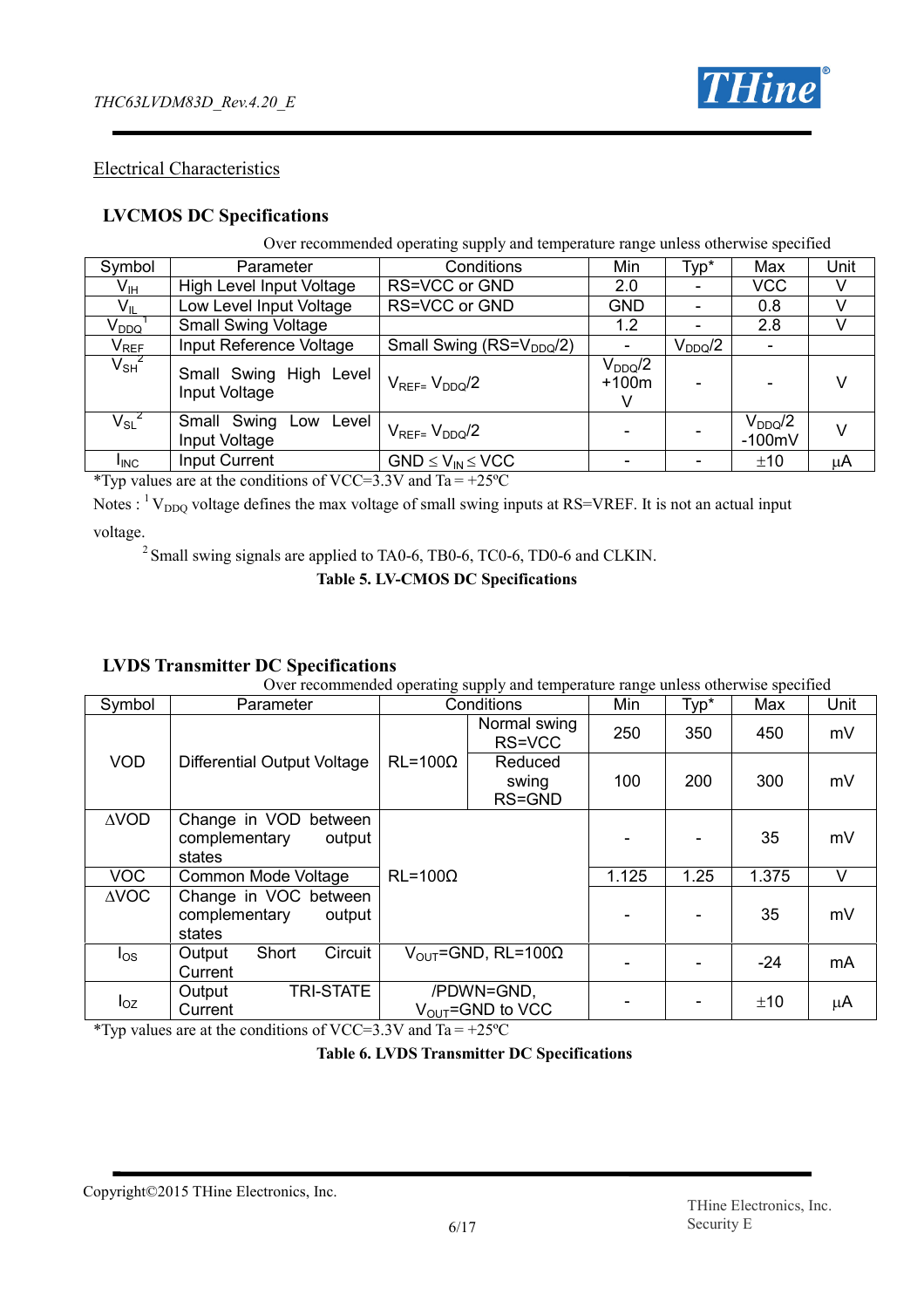

| Over recommended operating supply and temperature range unless otherwise specified |                                              |              |      |               |      |  |  |
|------------------------------------------------------------------------------------|----------------------------------------------|--------------|------|---------------|------|--|--|
| Symbol                                                                             | Parameter                                    | Min          | Typ  | Max           | Unit |  |  |
| $\mathfrak{r}_{\text{ICIT}}$                                                       | <b>CLK IN Transition Time</b>                |              |      | 5.0           | ns   |  |  |
| $t_{\mathsf{TCP}}$                                                                 | <b>CLK IN Period</b>                         | 6.25         |      | 125           | ns   |  |  |
| t <sub>тсн</sub>                                                                   | CLK IN High Time                             | 0.35T        | 0.5T | 0.65T         | ns   |  |  |
| $t_{\sf TCL}$                                                                      | <b>CLK IN Low Time</b>                       | 0.35T        | 0.5T | 0.65T         | ns   |  |  |
| t <sub>TCD</sub>                                                                   | CLK IN to TCLK+/- Delay                      |              | 3T   |               | ns   |  |  |
| $t_{\mathsf{TS}}$                                                                  | LVCMOS Data Setup to CLK IN                  | 2.0          |      |               | ns   |  |  |
| $\mathfrak{r}_{\mathsf{TH}}$                                                       | LVCMOS Data Hold from CLK IN                 | 0.0          |      |               | ns   |  |  |
| ι <sub>υντ</sub>                                                                   | <b>LVDS Transition Time</b>                  |              | 0.6  | 1.5           | ns   |  |  |
| t <sub>TOP1</sub>                                                                  | Output Data Position0 (T=6.25ns $\sim$ 20ns) | $-0.15$      | 0.0  | $+0.15$       | ns   |  |  |
| $\mathfrak{r}_{\text{Top0}}$                                                       | Output Data Position1 (T=6.25ns ~ 20ns)      | $T/7 - 0.15$ | T/7  | $T/7 + 0.15$  | ns   |  |  |
| $\rm t_{\overline{Top6}}$                                                          | Output Data Position2 (T=6.25ns $\sim$ 20ns) | 2T/7-0.15    | 2T/7 | $2T/7 + 0.15$ | ns   |  |  |
| $\mathfrak{r}_{\mathsf{Top5}}$                                                     | Output Data Position3 (T=6.25ns ~ 20ns)      | 3T/7-0.15    | 3T/7 | $3T/7 + 0.15$ | ns   |  |  |
| $\mathfrak{r}_{\mathsf{Top4}}$                                                     | Output Data Position4 (T=6.25ns ~ 20ns)      | 4T/7-0.15    | 4T/7 | $4T/7 + 0.15$ | ns   |  |  |
| $\mathfrak{r}_{\mathsf{Top3}}$                                                     | Output Data Position5 (T=6.25ns ~ 20ns)      | 5T/7-0.15    | 5T/7 | $5T/7 + 0.15$ | ns   |  |  |
| $t_{\mathsf{Top2}}$                                                                | Output Data Position6 (T=6.25ns ~ 20ns)      | 6T/7-0.15    | 6T/7 | $6T/7 + 0.15$ | ns   |  |  |
| <b>T</b> <sub>TPLL</sub>                                                           | Phase Lock Loop Set                          |              |      | 10.0          | ms   |  |  |

## **LVCMOS & LVDS Transmitter AC Specifications**

\*Typ values are at the conditions of VCC=3.3V and Ta = +25 $^{\circ}$ C

#### **Table 7. LVCMOS & LVDS Transmitter AC Specifications**

## LVCMOS Input



**Figure 5. CLKIN Transmission Time**

LVDS Output



LVDS Output Load



Copyright©2015 THine Electronics, Inc.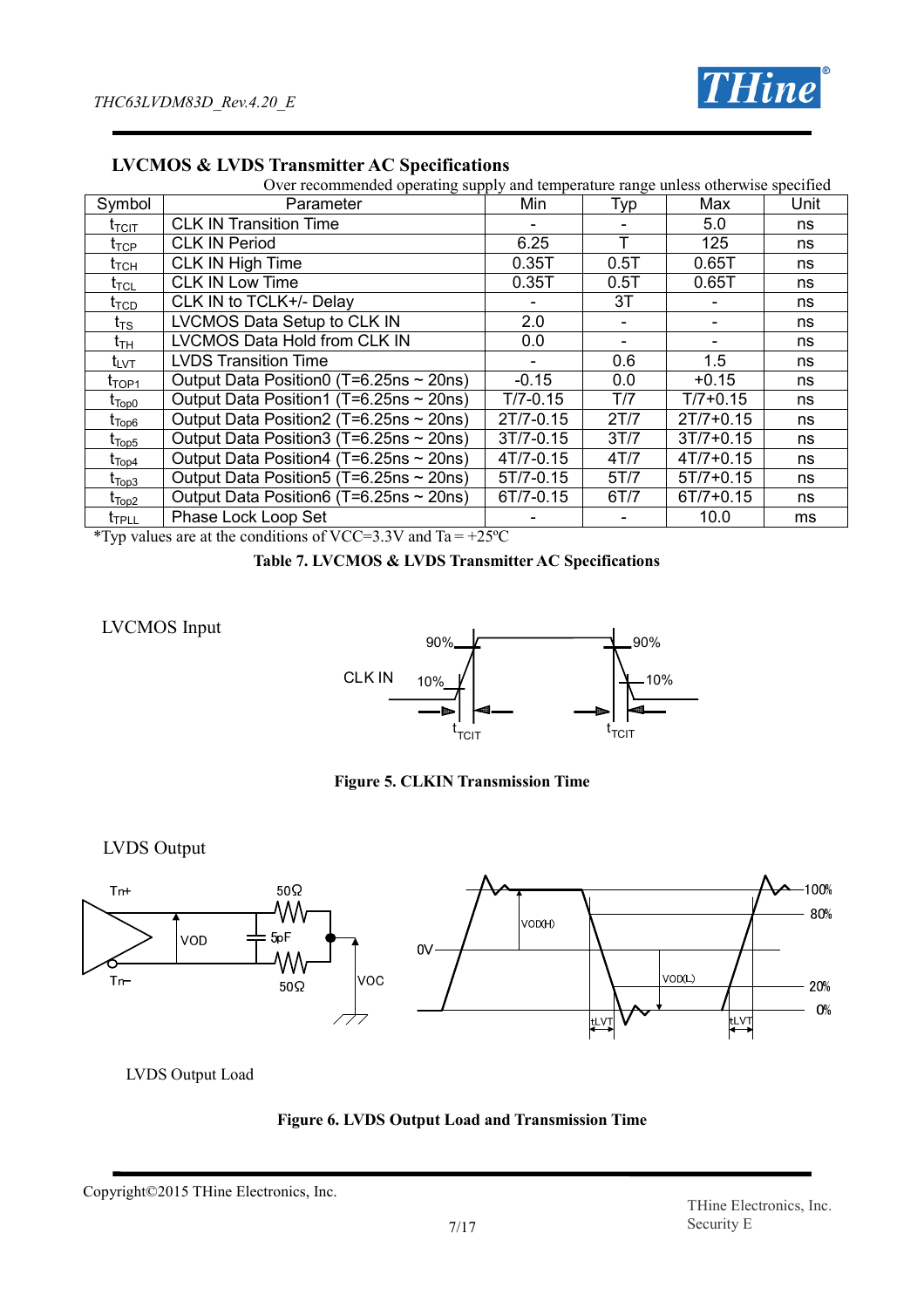

## AC Timing Diagrams



Note : CLKIN : Solis line denotes the setting of R/F=GND Dashed line denotes the setting of  $R/F = VCC$ 





Dashed line denotes the setting of  $R/F = VCC$ 



Copyright©2015 THine Electronics, Inc.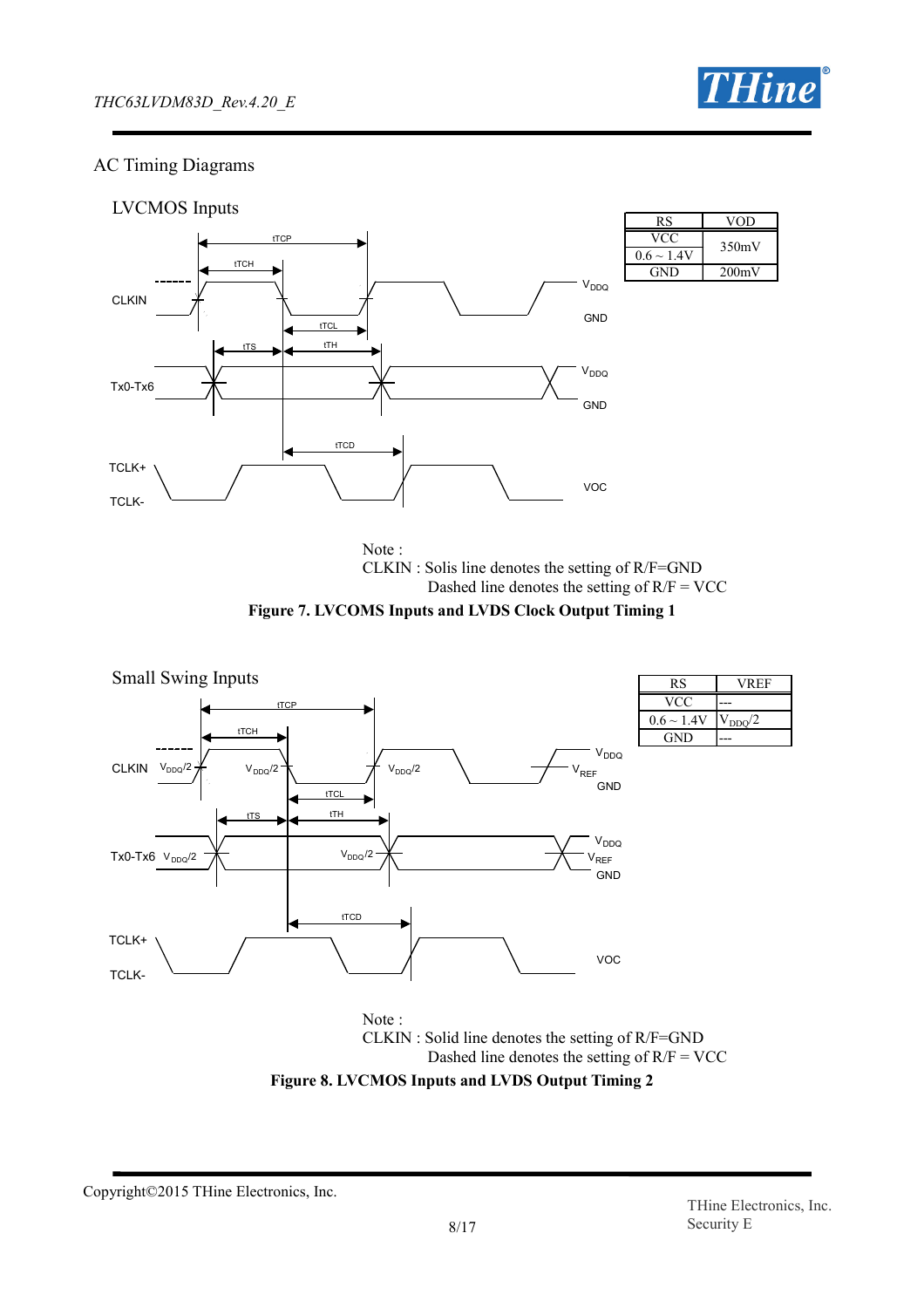

## LVDS Output Data Position



**Figure 9. LVDS Output Data Position**

Phase Lock Loop Set Time





Copyright©2015 THine Electronics, Inc.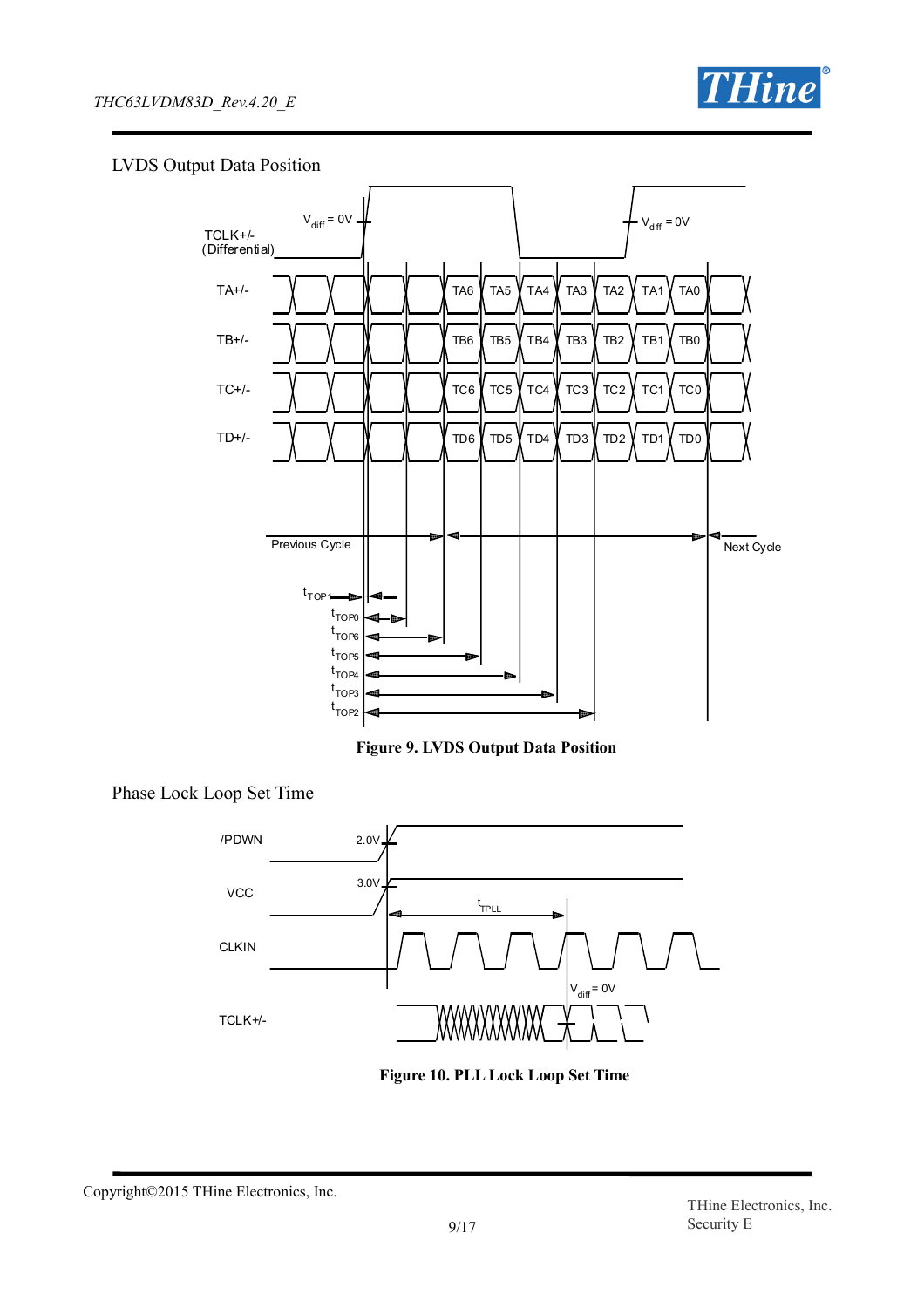

## Spread Spectrum Clocking Tolerant



**Figure 11. Spread Spectrum Clocking Tolerant**

The graph indicates the range that the IC works normally under SS clock input operation. The results are measured with a typical sample on condition of  $+25C<sup>o</sup>$  and 3.3V, therefore these values are for reference and do not guarantee the performance of a product under other circumstance.

Copyright©2015 THine Electronics, Inc.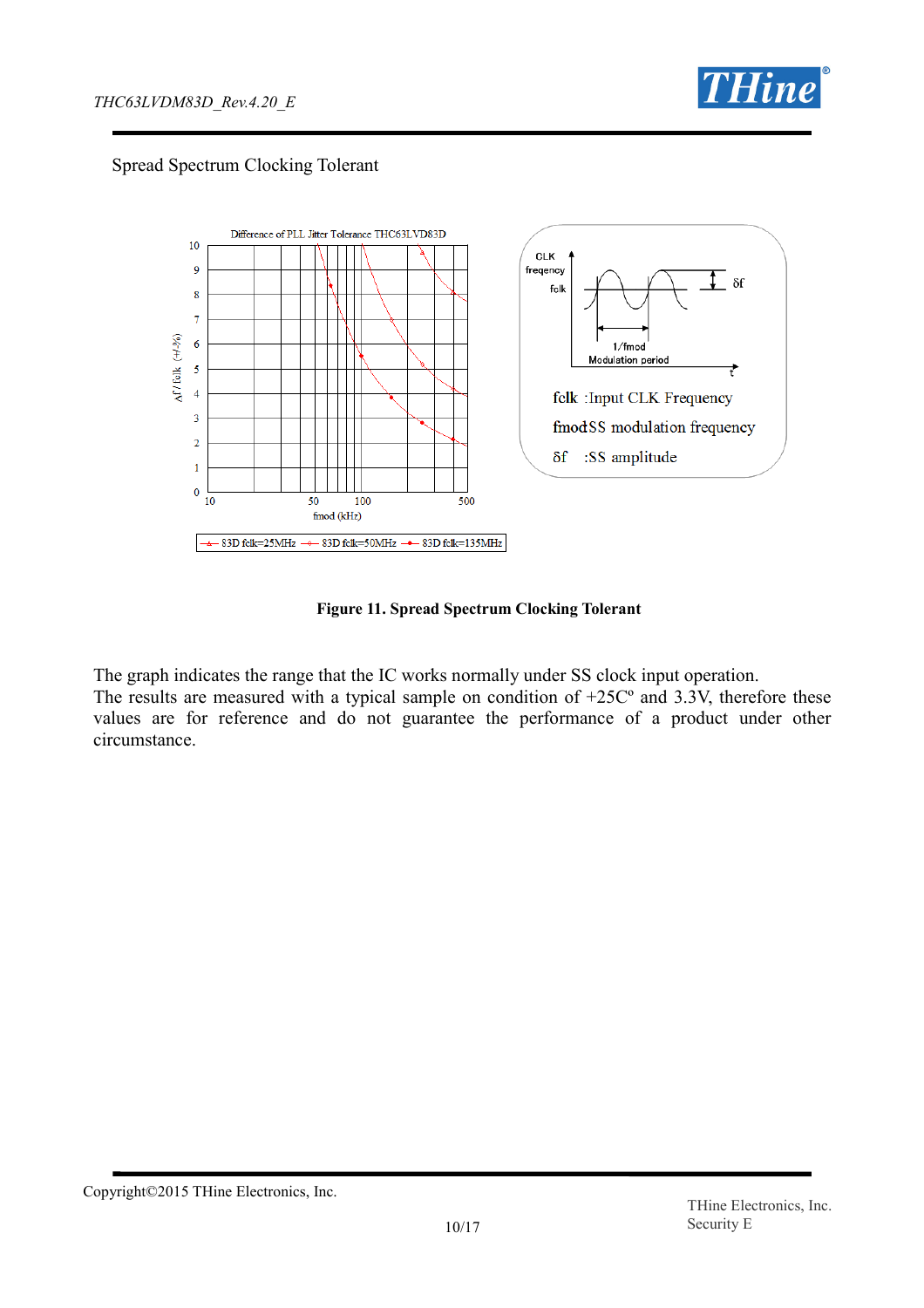

## LVDS Data Timing Diagram



THC63LVDM83D Pixel Data Mapping for JEIDA Format (6bit, 8bit Application)

|                         | 6bit                     | 8bit                     |
|-------------------------|--------------------------|--------------------------|
| TA <sub>0</sub>         | R2                       | $\overline{R2}$          |
| $\overline{TA1}$        | R <sub>3</sub>           | R <sub>3</sub>           |
| TA <sub>2</sub>         | $\overline{R4}$          | $\overline{\mathsf{R4}}$ |
| TA <sub>3</sub>         | $\overline{R5}$          | R <sub>5</sub>           |
| TA4                     | R <sub>6</sub>           | $\overline{R6}$          |
| TA <sub>5</sub>         | $\overline{\mathsf{R7}}$ | $\overline{\mathsf{R7}}$ |
| TA <sub>6</sub>         | $\overline{G2}$          | $\overline{G2}$          |
| TB <sub>0</sub>         | $\overline{G3}$          | $\overline{G3}$          |
| TB <sub>1</sub>         | $\overline{G4}$          | $\overline{G4}$          |
| $\overline{TB2}$        | $\overline{G5}$          | $\overline{G5}$          |
| TB3                     | $\overline{G6}$          | $\overline{G6}$          |
| TB4                     | $\overline{G7}$          | $\overline{G7}$          |
| TB <sub>5</sub>         | <b>B2</b>                | <b>B2</b>                |
| TB <sub>6</sub>         | $\overline{B3}$          | $\overline{B3}$          |
| TC <sub>0</sub>         | B4                       | $\overline{B4}$          |
| $\overline{\text{TC1}}$ | $\overline{B5}$          | $\overline{B5}$          |
| TC <sub>2</sub>         | B <sub>6</sub>           | B6                       |
| $\overline{\text{TC}}3$ | <b>B7</b>                | B7                       |
| TC4                     | Hsy <u>nc</u>            | Hsync                    |
| TC5<br>TC6              | <u>Vsync</u>             | Vsync<br>DE              |
|                         | $\overline{\mathsf{DE}}$ |                          |
| TD <sub>0</sub>         |                          | $\overline{R0}$          |
| <u>TD1</u>              |                          | R <sub>1</sub>           |
| $\overline{\text{TD2}}$ |                          | $\overline{G}0$          |
| TD3<br>TD4              |                          | $\overline{G}$ 1         |
|                         |                          | $\overline{B0}$          |
| TD <sub>5</sub>         |                          | $\overline{B1}$          |
| TD <sub>6</sub>         |                          | N/A                      |

Note : Use TA to TC channels and open TD channel for 6bit application. **Table 8. Data Mapping for JEIDA Format**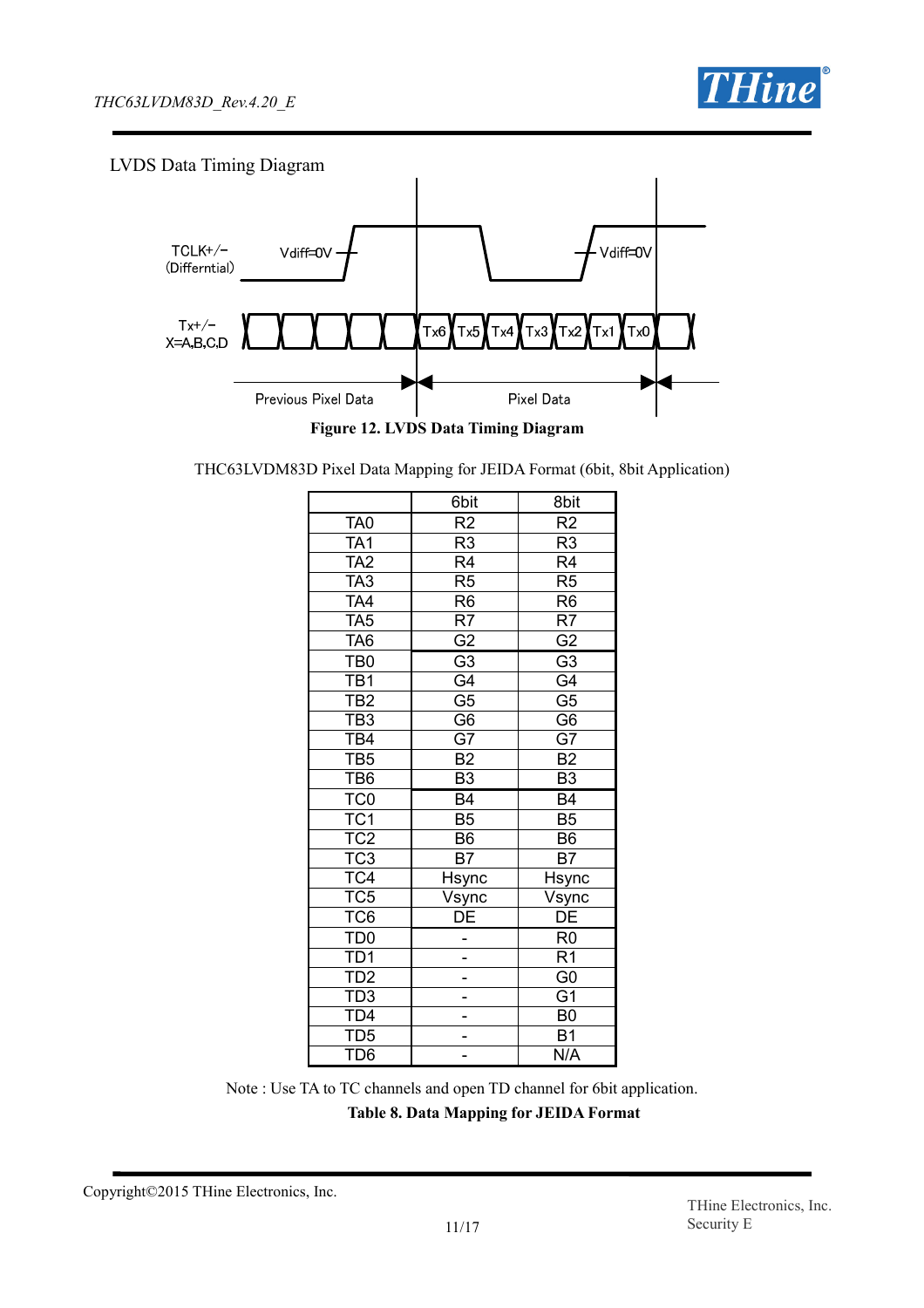

|                  | 6bit            | 8bit                       |
|------------------|-----------------|----------------------------|
| TA <sub>0</sub>  | R <sub>0</sub>  | R <sub>0</sub>             |
| TA <sub>1</sub>  | $\overline{R1}$ | $\overline{R1}$            |
| TA2              | $\overline{R2}$ | $\overline{\mathsf{R2}}$   |
| TA <sub>3</sub>  | R <sub>3</sub>  | R <sub>3</sub>             |
| $\overline{TA4}$ | $\overline{R4}$ | $\overline{R4}$            |
| TA <sub>5</sub>  | R <sub>5</sub>  | R <sub>5</sub>             |
| TA <sub>6</sub>  | $\overline{60}$ | $\overline{G}0$            |
| TB <sub>0</sub>  | $\overline{G}$  | $\overline{G}$             |
| TB <sub>1</sub>  | $\overline{G2}$ | $\overline{G2}$            |
| TB <sub>2</sub>  | $\overline{G3}$ | $\overline{G3}$            |
| TB <sub>3</sub>  | $\overline{G4}$ | $\overline{G4}$            |
| $\overline{TB4}$ | $\overline{G5}$ | $\overline{G5}$            |
| TB5              | B <sub>0</sub>  | B <sub>0</sub>             |
| TB <sub>6</sub>  | <b>B1</b>       | <b>B1</b>                  |
| TC <sub>0</sub>  | B <sub>2</sub>  | B <sub>2</sub>             |
| TC <sub>1</sub>  | $\overline{B3}$ | $\overline{B3}$            |
| TC <sub>2</sub>  | $\overline{B4}$ | <b>B4</b>                  |
| TC <sub>3</sub>  | $\overline{B5}$ | $\overline{B}5$            |
| TC4              | Hsync           | Hsync                      |
| TC5              | Vsync           | Vsync                      |
| TC <sub>6</sub>  | $\overline{DE}$ | $\overline{\overline{DE}}$ |
| TD <sub>0</sub>  |                 | R <sub>6</sub>             |
| TD1              |                 | $\overline{\mathsf{R7}}$   |
| TD <sub>2</sub>  |                 | G <sub>6</sub>             |
| TD3<br>TD4       |                 | $\overline{G7}$            |
|                  |                 | B6                         |
| TD <sub>5</sub>  |                 | B7                         |
| TD <sub>6</sub>  |                 | N/A                        |

THC63LVDM83D Pixel Data Mapping for VESA Format (6bit, 8bit Application)

Note : Use TA to TC channels and open TD channel for 6bit application.

**Table 9. Data Mapping for VESA Format**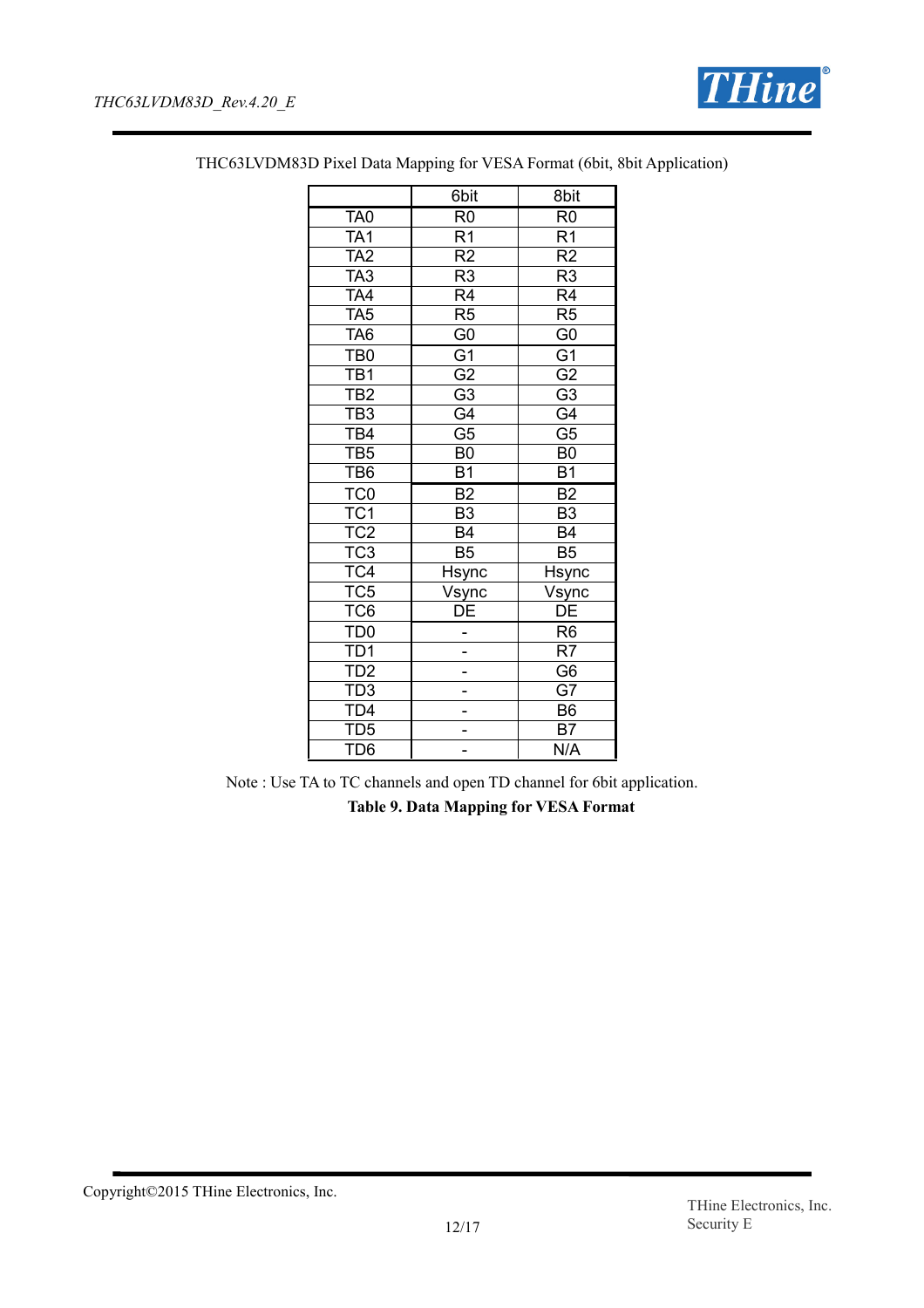

## **Normal Connection**



**Figure 13. Typical Connection Diagram**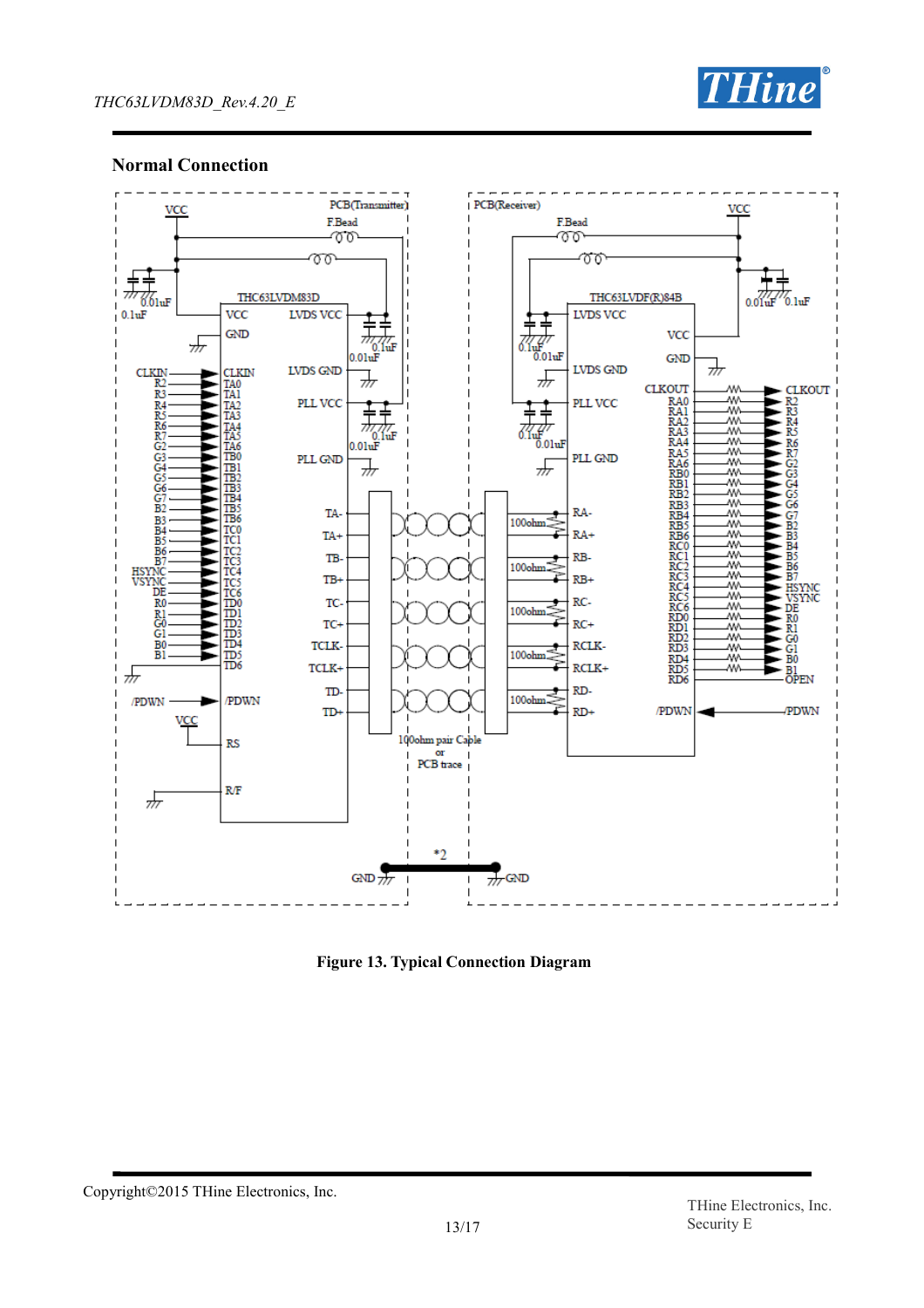

## **Notes**

1) Cable Connection and Disconnection Do not connect and disconnect the LVDS cable, when the power is supplied to the system.

## 2) GND Connection

Connect each GND of the PCB which THC63LVDM83D and LVDS-Rx on it. It is better for EMI reduction to place GND cable as close to LVDS cable as possible.

## 3) Multi Drop Connection

Multi drop connection is not recommended.



**Figure 14. Multi Drop Connection**

## 4) Asynchronous use

Asynchronous using such as following systems is not recommended.





**Figure 15. Asynchronous Use**

Copyright©2015 THine Electronics, Inc.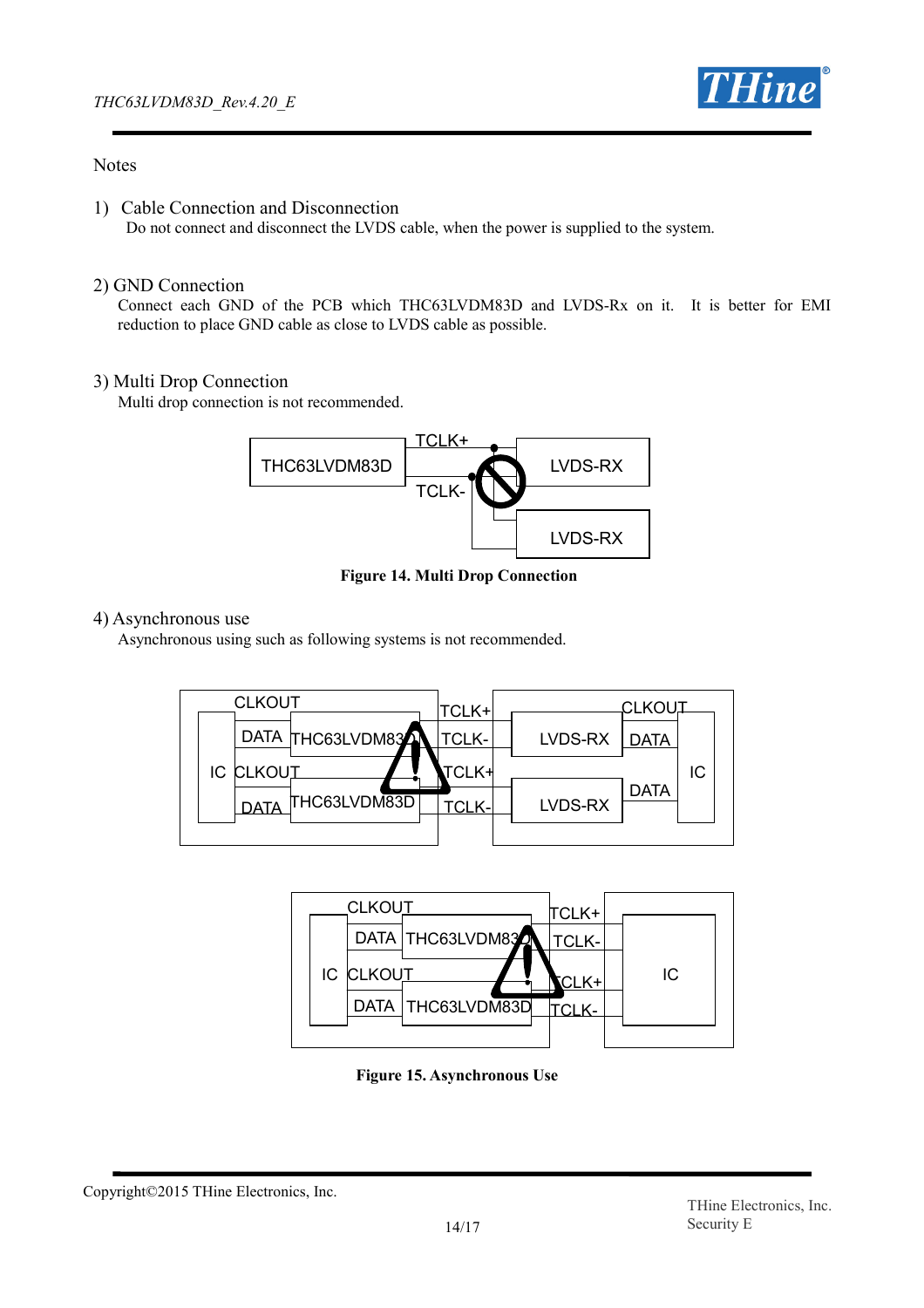

Package







UNIT:mm

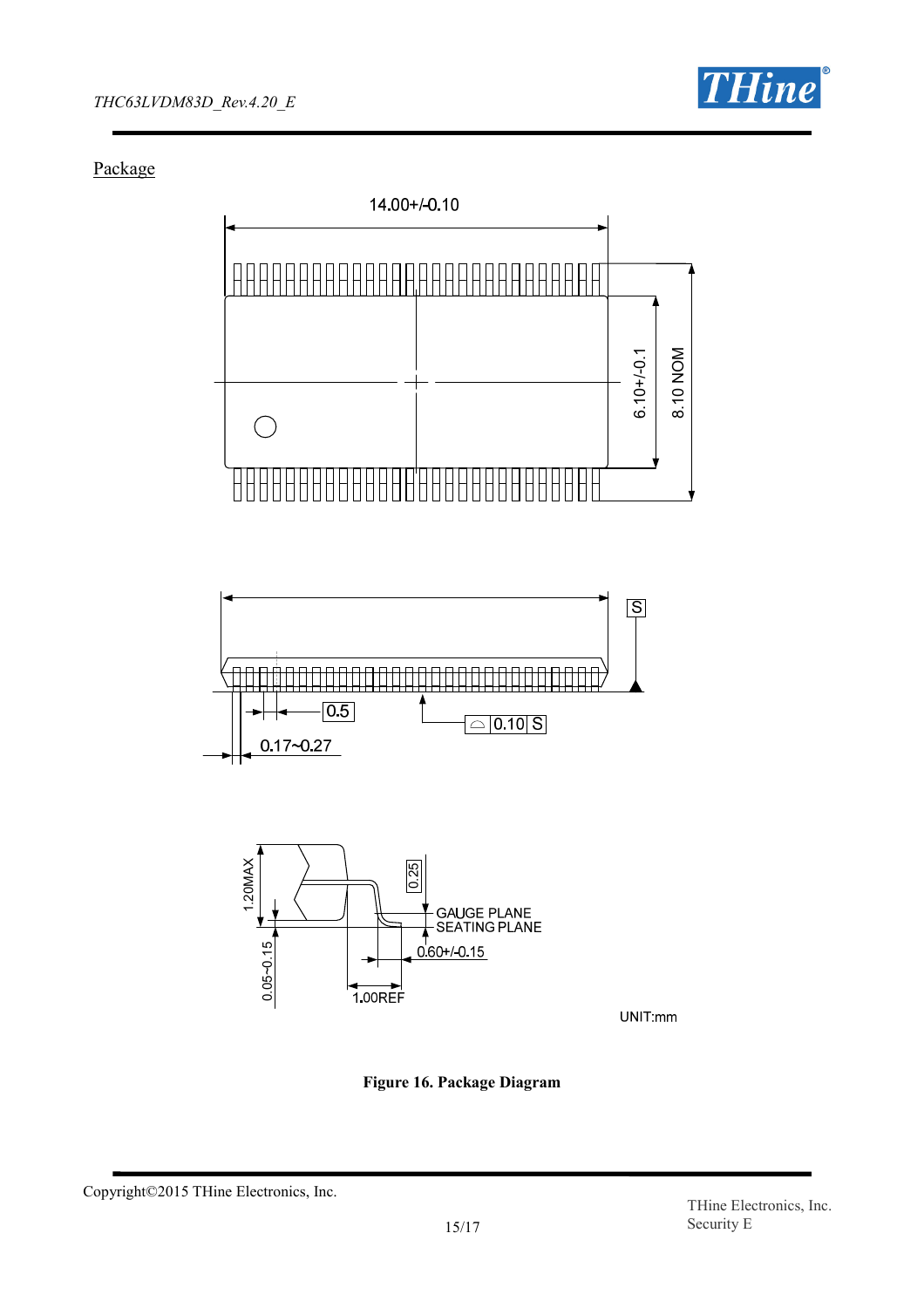## *THC63LVDM83D\_Rev.4.20\_E*



## Reference Land Pattern



**Figure 17. Reference of Land Pattern**

The recommendation mounting method of THine device is reflow soldering. The reference pattern is using the calculation result on condition of reflow soldering.

Notes

This land pattern design is a calculated value based on JEITA ET-7501.

Please take into consideration in an actual substrate design about enough the ease of mounting, the intensity of connection, the density of mounting, and the solder paste used, etc… The optimal land pattern size changes with these parameters. Please use the value shown by the land pattern as reference data.

Copyright©2015 THine Electronics, Inc.